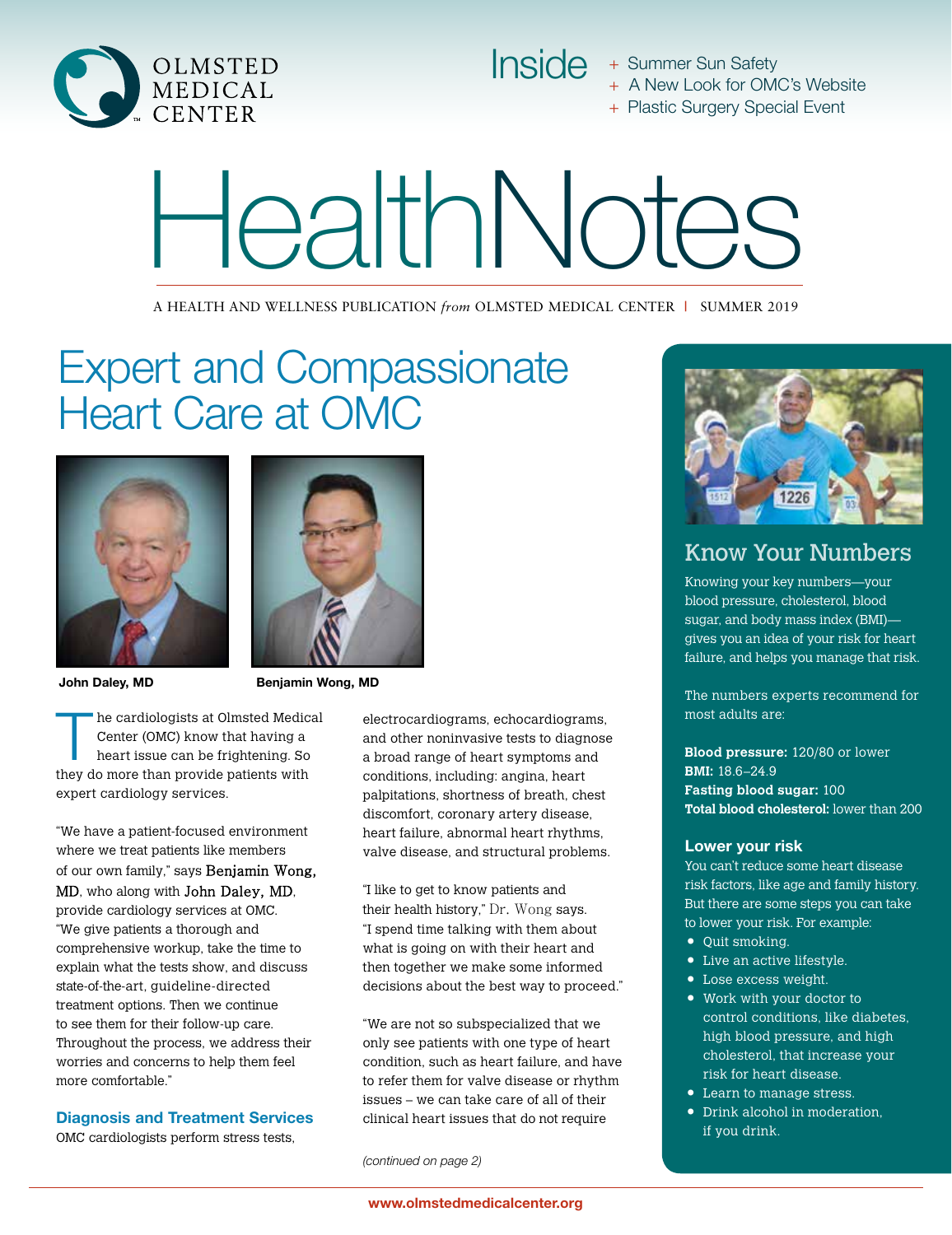## Summer Sun Safety

In the second control of the second control of the second control of the second control of the second control of the second control of the second control of the second control of the second control of the second control of n addition to increasing the risk for skin cancer, excess sun exposure can damage eyesight, cause sunburn, and contribute to signs of aging. Protecting skin from the sun can reduce the risk for skin cancer along with these other adverse effects. Here are ways to keep skin safe:

#### Use the Right Sunscreen

Sunscreen brands labeled as "broadspectrum" can protect against ultraviolet A (UVA) and ultraviolet B (UVB) rays. UVB rays contribute to sunburn, while UVA rays contribute to skin cancer and signs of aging. Sunscreens without "broad-spectrum" on their labels won't protect against sunburn, skin cancer, or premature aging.

Sunscreens with a sun protection factor (SPF) of 30 or higher have the ability to filter about 97% of UVB rays, while those with a lower SPF won't offer the same protection. Reapply at least every two hours.



#### Reduce Time Spent in the Sun

Limiting sun exposure is the best way to prevent skin cancer and avoid signs of aging. Try staying in the shade and out of direct sunlight. The sun's rays are often at their strongest between 10 AM and 4 PM, so avoiding direct sunlight during these hours can help protect skin.

#### Wear Protective Clothing

Sunglasses, wide-brimmed hats, and tightly woven clothing can all help block out the sun's harmful UV rays. The best sunglasses have UV-absorbent shades that block at least 99% of UVA

and UVB radiation. Wide-brimmed hats can protect the ears, nose, forehead, and neck and are far more effective than baseball caps at blocking the sun. Pants, shirts, and other types of clothing should not be see-through since these garments offer very little protection against the sun.



#### **Get Checked**

Helping Patients Live Longer,

With heart disease as the leading killer of men and women in the U.S., the Cardiology team at OMC thinks it's vital to educate patients about wellness and lifestyle choices that can help them live a healthier life. For example, our cardiologists advise patients to know their numbers and monitor how they change over time (See "Know Your Numbers" on page 1).

"It's important for people to realize that they may feel fine but their high blood pressure or high cholesterol could cause problems in the future," Dr. Wong says. "The more people understand, the more likely they are to follow their treatment plan and make healthy lifestyle changes that can really improve their heart

Healthier Lives

If you are experiencing skin problems or have concerns about your skin, contact your primary care provider or OMC's Dermatology department at **507.292.7182**.

#### Expert and Compassionate Heart Care at OMC *(continued from page 1)*

surgery," Dr. Wong says. We can take care of patients with multiple heart issues and make sure all their treatments work together. That saves patients from having to see different cardiac specialists for each heart issue. In our practice, one cardiologist can usually do it all."

#### Surgical Referrals

For cardiac interventions or surgery not available at OMC, patients are referred to another medical center to the specialist who can best help them.

"When a patient is referred to a specialist at another medical center, we advocate for our patients and confer with the physician," Dr. Wong says. "Then our

patients come back to OMC and we continue their care."

Patients often find it's easier to navigate OMC and their cardiology treatment when compared with larger institutions. At the same time, they receive high-quality, personalized care.

#### Award-Winning Care

OMC has received the American Heart Association's Get with the Guidelines Gold Award for its treatment of heart failure. In addition, the OMC echocardiology laboratory and cardiac rehabilitation program are nationally accredited.



#### **Specialized Heart Care**

Turn to the experienced cardiologists at Olmsted Medical Center for prevention, diagnosis, and treatment. For more information, visit **www.olmmed.org/clinical-services/cardiology-vascular**.

health."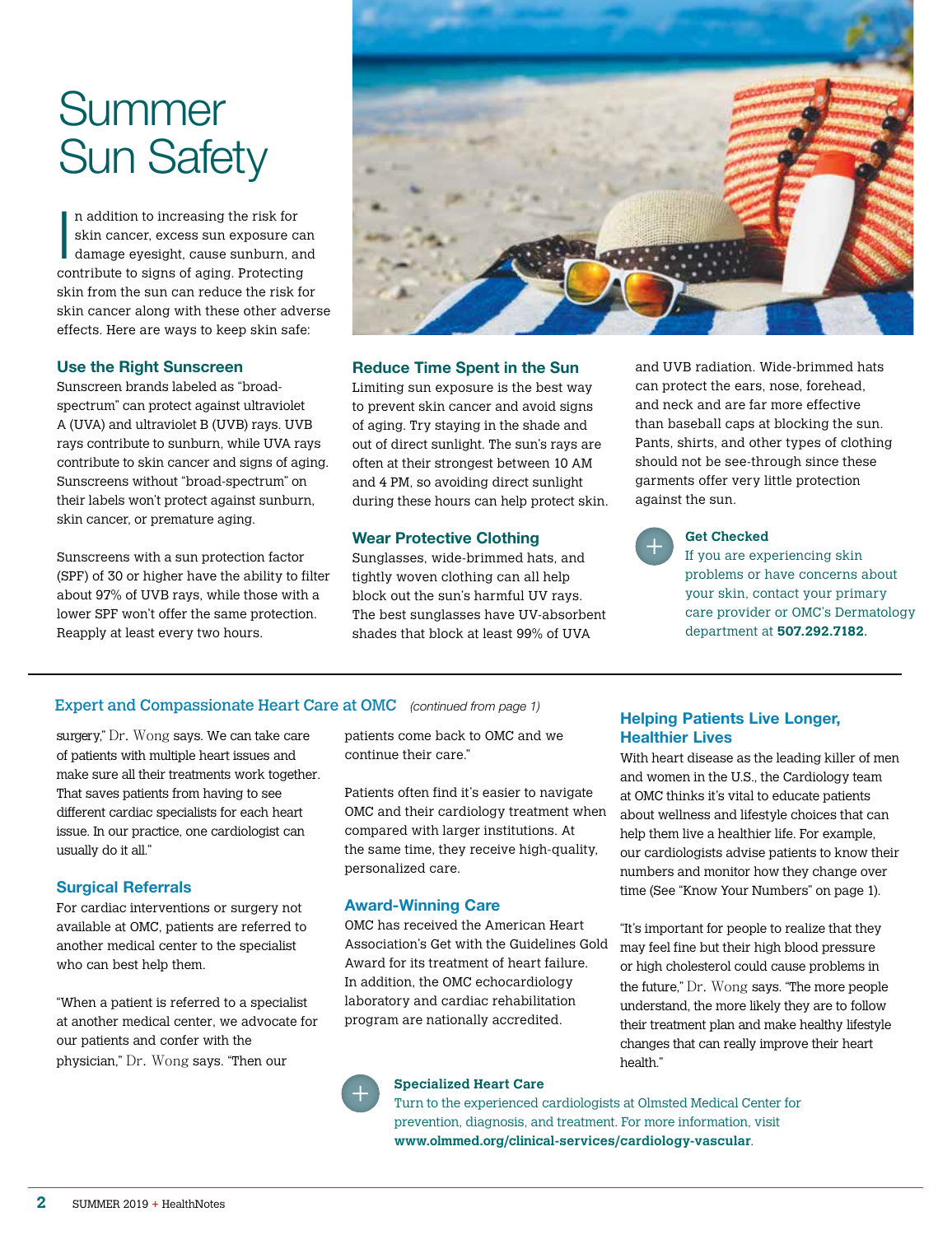

## A New Look for OMC's Website!

If you have visited the OMC website recent<br>you may have noticed a different look and<br>feel! The fresh, new design was the result f you have visited the OMC website recently you may have noticed a different look and of, among others tasks, developing a strategic plan, conducting focus groups and surveys with stakeholders, and working closely with our web vendor to ensure the new website met the needs of our patients and visitors.

Why did we redesign our website? The previous website, although state-of-the-art nearly seven years ago, had become dated and difficult to navigate, especially if on a mobile device. Since our previous website redesigns in 2008 and 2012, a lot has changed related to requirements and capabilities for website design and content. And, a big change has been the shift from using desktop computers to using mobile devices to find information on the web.

In the coming months you may see additional changes as we continue updating and enhancing sections of the website.